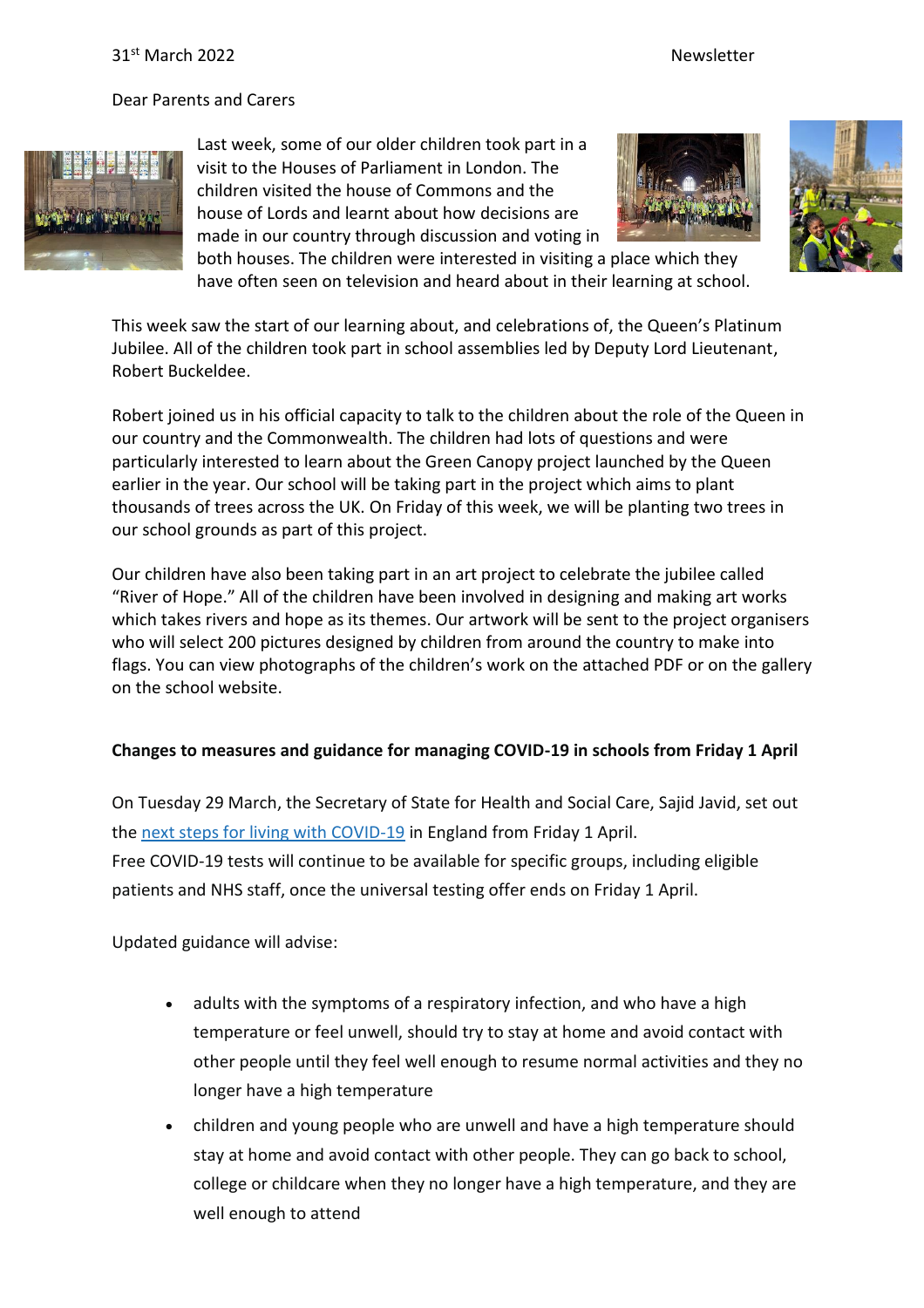adults with a positive COVID-19 test result should try to stay at home and avoid contact with other people for 5 days, which is when they are most infectious. For children and young people aged 18 and under, the advice will be 3 days

The new advice says "the population now has much stronger protection against COVID-19 than at any other point in the pandemic. This means we can begin to manage the virus like other respiratory infections, thanks to the success of the vaccination programme and access to antivirals, alongside natural immunity and increased scientific and public understanding about how to manage risk."

With best wishes

Deborah Nind and the WF Team



**Our assembly theme for the month of March is Hope**

Writer of the week – Selina in Year 4 Mathematician of the week – Betsy, Claudia, Jovan & Theo in Year 5 Reader of the week – Harry in Foundation Value of the Week – Joey in Year 5 BLP of the Week – Eva in Year 2

## **Celebration of achievements**

This week Izzy & Elise in Year 6 have been awarded their Silver merit arrows. Well done to them for successfully completing a range of activities to a high standard to be awarded their arrow badge.

## **Celebration of achievements**

Congratulations to the following children who have reached their 200 nights of reading at home: Oscar WJ & Tilly in Nightingales. Emran & Eva in Swallows. Amelia, Emily & Charlie B in Owls. Orhan & Dora in Eagles. Emily in Sky Larks. Congratulations to the following children who have reached their 175 nights of reading at home: Simon & Oscar H in Nightingales. Laura, Tilly & Oscar in Swallows. Enid in Red Kites. Elise in Sky Larks. Congratulations to the following children who have reached their 150 nights of reading at home: Isla in Nightingales. Felicity & Jamie in Swallows. Aarav in Kingfishers. Joshua R in Kestrels. Claudia in Eagles. Oliver in Sky Larks. Congratulations to the following children who have reached their 125 nights of reading at home: Nikodem in Nightingales. Gracie in Swallows. Congratulations to the following children who have reached their 100 nights of reading at home: Ava & Josh C in Kestrels. Orla in Eagles. Congratulations to the following children who have reached their 75 nights of reading at home: Hamish in Swallows. Georgie in Owls. Emelia in Kestrels. Lily & Lupita in Eagles. Congratulations to the following children who have reached their 50 nights of reading at home: Tegan in Nightingales. Jayreece & Hudson in Swallows. Vinnie in Kestrels. Congratulations to the following children who have reached their 25 nights of reading at home: Alfie in Owls. Rupert in Red Kites. Arthur in Kestrels.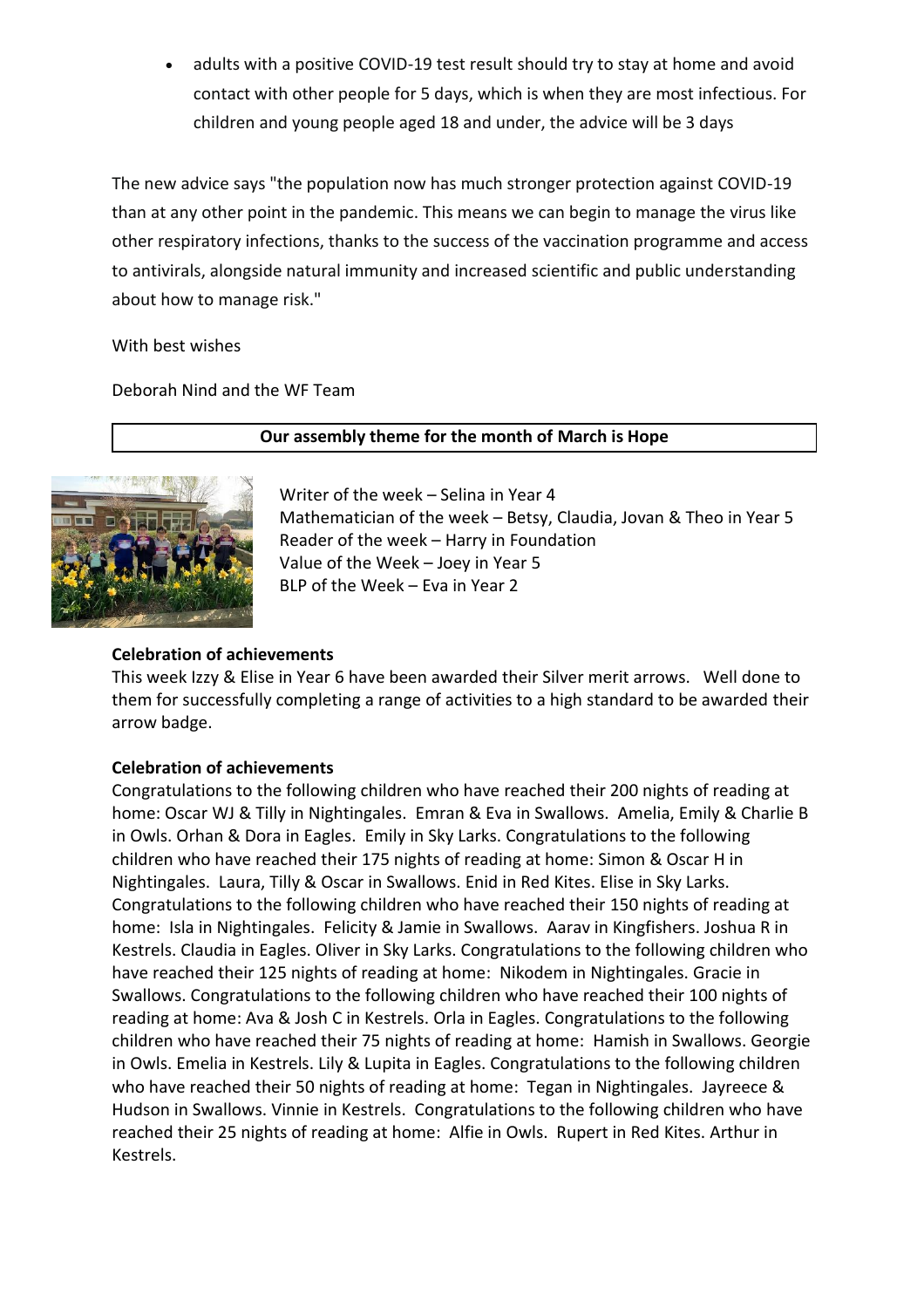## **Attendance**

School starts at 8:45am, can you please make sure your child is in class by 8:45am. **EVERY SCHOOL DAY COUNTS!**

There are only 190 statutory school days in one year and 175 days (weekends and school holidays) available to use for holidays. Parents should avoid taking their children out of school during term time in order to go on holiday.

| <b>Class</b>      | Attendance for 21.03.22 - 25.03.22 |
|-------------------|------------------------------------|
| Eagles            | 95.60%                             |
| Kestrel           | 98%                                |
| Kingfishers       | 99.17%                             |
| Nightingales      | 92.40%                             |
| Owls              | 93.67%                             |
| Peregrine Falcons | 96.67%                             |
| <b>Red Kites</b>  | 96.79%                             |
| Robins            | 85%                                |
| Sky Larks         | 92.31%                             |
| Swallows          | 99.62%                             |
| Wrens             | 92.13%                             |
| Total             | 94.96%                             |

## **Breakfast Club**

Breakfast club runs every day from 07:30 – 08:45 in the Howard Hillsdon building (old playgroup). The children enjoy a range of breakfast cereals, fruit juices, yoghurts and toast, followed by the opportunity to play indoor games. The cost is £5.00 per child. If you would like your children to take part in breakfast club, **please see the staff in the office to book prior to attendance.**

### **Lost Property**

Maisie in Kestrels has lost her blue ski gloves. Please can you check your child has not taken them home by mistake. Many thanks.

## **News from the PTA**

Thank you to all who came along, helped and supported the Uniform Exchange and Sale on Tuesday. If you have any items of uniform (including coats, bookbags and shoes) you'd like to donate please leave them in the Uniform Exchange bin in reception or bring them along to the next sale to exchange. Next date to be confirmed asap.

Chancellors of Kidlington have very kindly agreed to sponsor the Summer Fete on Friday 1st July through Estate Agent Boards around Yarnton and Begbroke. We have a number of houses already signed up to house a board for approximately a month before the fete but we are still looking for homes on the following streets - The Paddocks, Merton Way, Bartholomew Avenue. In Begbroke - Fernhill Road, Church Lane and Begbroke Lane. If you would like to sign up for a board or would like more information please email [williamfletcherschoolpta@gmail.com](mailto:williamfletcherschoolpta@gmail.com) Support William Fletcher School by signing up to Your School Lottery and you could also WIN a £500 Bike voucher. With just 50 tickets purchased this could raise an amazing £1,000 a year for the school. For more info or to sign up please visit [yourschoollottery.co.uk](http://yourschoollottery.co.uk/) and search for William Fletcher.

## **Calling all budding violin and cello players!**

County Music Service Teacher Mrs. Beaumont who comes into school has space to set up a new group for beginners on violin and / or cello. Lessons taught in small groups of 2-4 students for 20 minutes. Lesson will run at the end of school afternoon on a Wednesday afternoon finishing just after end of school day at 3.05. Students will be escorted buy the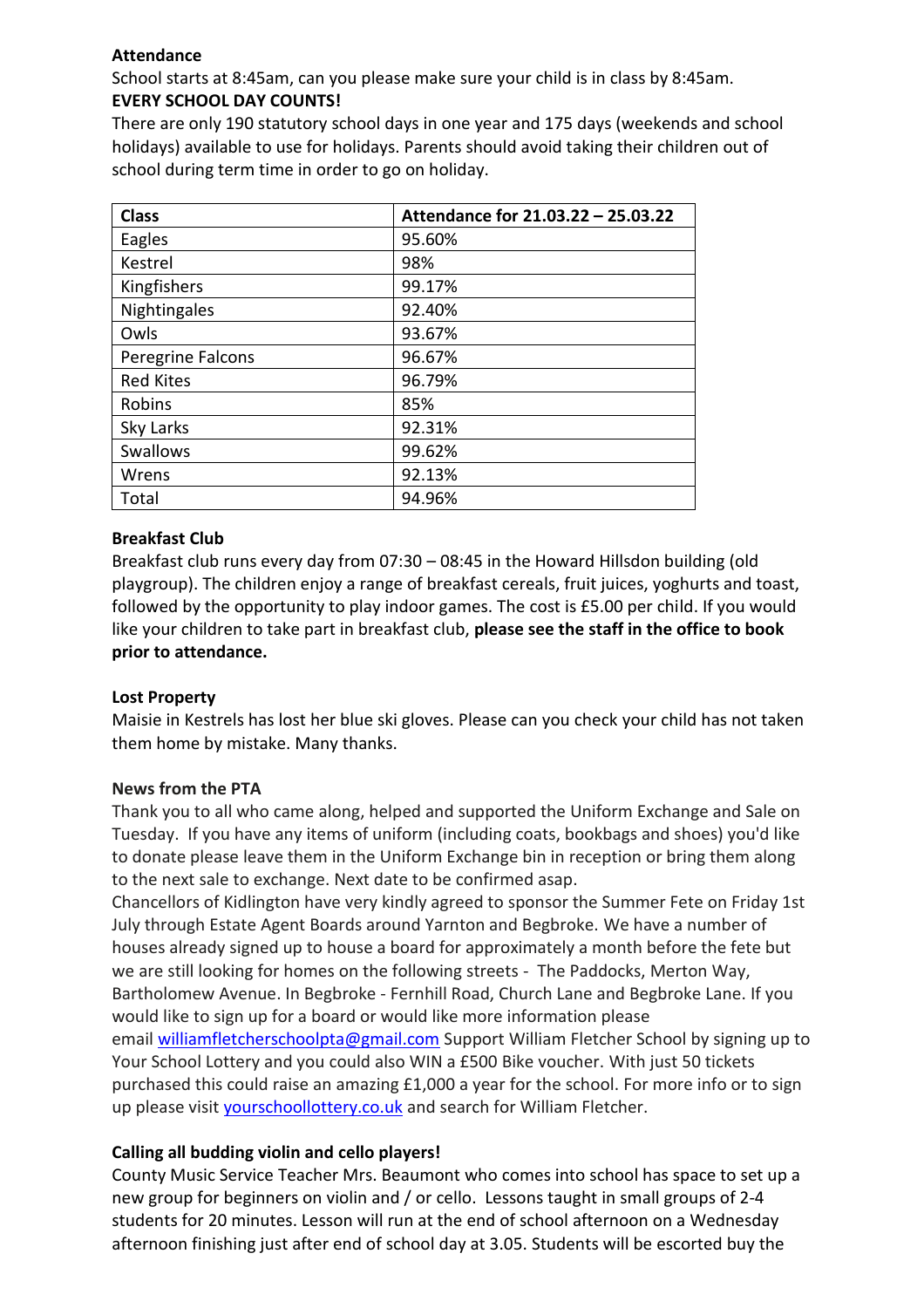teacher for pick up at Reception for pick up. Charges apply, instruments can be hired if necessary. Suitable for both those in years 3 or 4 who have had whole class learning or new beginners. All welcome! For further info email: [Victoria.beaumont@oxfordshire.gov.uk](mailto:Victoria.beaumont@oxfordshire.gov.uk)

### **Step 2 Dance Lessons**

A local dance company Step 2 that comes into school has lots of lessons for all range of ages. Please see website below for further details: [Step 2 Dance Oxford Homepage](https://www.step2dance.co.uk/home) — STEP 2 DANCE

### **Yarnton Youth Netball**

Open to boys and girls in years 3, 4, 5 & 6 from William Fletcher School. Training is on Wednesdays at the school, after school until 4pm. Places are limited, and if you are interested in your child taking part please email [yarntonyouthnetball@gmail.com](mailto:yarntonyouthnetball@gmail.com) for more details. This year we will be asking all youngsters involved to become members of England Netball for a small one-off fee, so that we can run the session as part of Yarnton Netball Club.

### **Spring Craft and Shopping Fair**

Yarnton Village Hall, Sunday 3rd April, 1-4pm Lots of local small business selling a range of goodies, including Wreaths, Bodyshop, Personalised Easter Gifts, Handmade Gifts & Products, Candles & Wax melts, Jewellery, Chocolate products and lots more! We will also have a Face painter, Raffle, and Tombola Refreshments will be available. A donation will be made to the charity – CHILDREN ON THE EDGE

#### **May Day Dancing Celebrations**

This year we will be holding our traditional May Morning celebrations. We haven't been able to do this for the past two years due to the covid restrictions. As  $1<sup>st</sup>$  May falls on Sunday this year, we will hold our May Day Dancing on the morning of Friday 29th April

#### **Forthcoming Dates April 2022**

| APTII ZUZZ                             |                                          |
|----------------------------------------|------------------------------------------|
| 04.04.22 - 06.04.22 Year 4 Hooke Court |                                          |
| 08.04.22                               | Term 4 ends                              |
| 25.04.22                               | Term 5 starts                            |
| 29.04.22                               | May Day Celebrations                     |
| <b>May 2022</b>                        |                                          |
| 02.05.2022                             | <b>Bank Holiday</b>                      |
| $09.05.2022 -$                         |                                          |
| 13.05.2022                             | Year 6 Sats week                         |
| 19.05.2022                             | <b>Foundation Stage Vision Screening</b> |
|                                        |                                          |

# **William Fletcher School Term Dates 2021/2022**

**Term 4** Monday 28<sup>th</sup> February to Friday 8<sup>th</sup> April **Term 5** Monday 25<sup>th</sup> April to Friday 27<sup>th</sup> May **Term 6** Tuesday 7<sup>th</sup> June to Tuesday 19<sup>th</sup> July Monday 6<sup>th</sup> June INSET